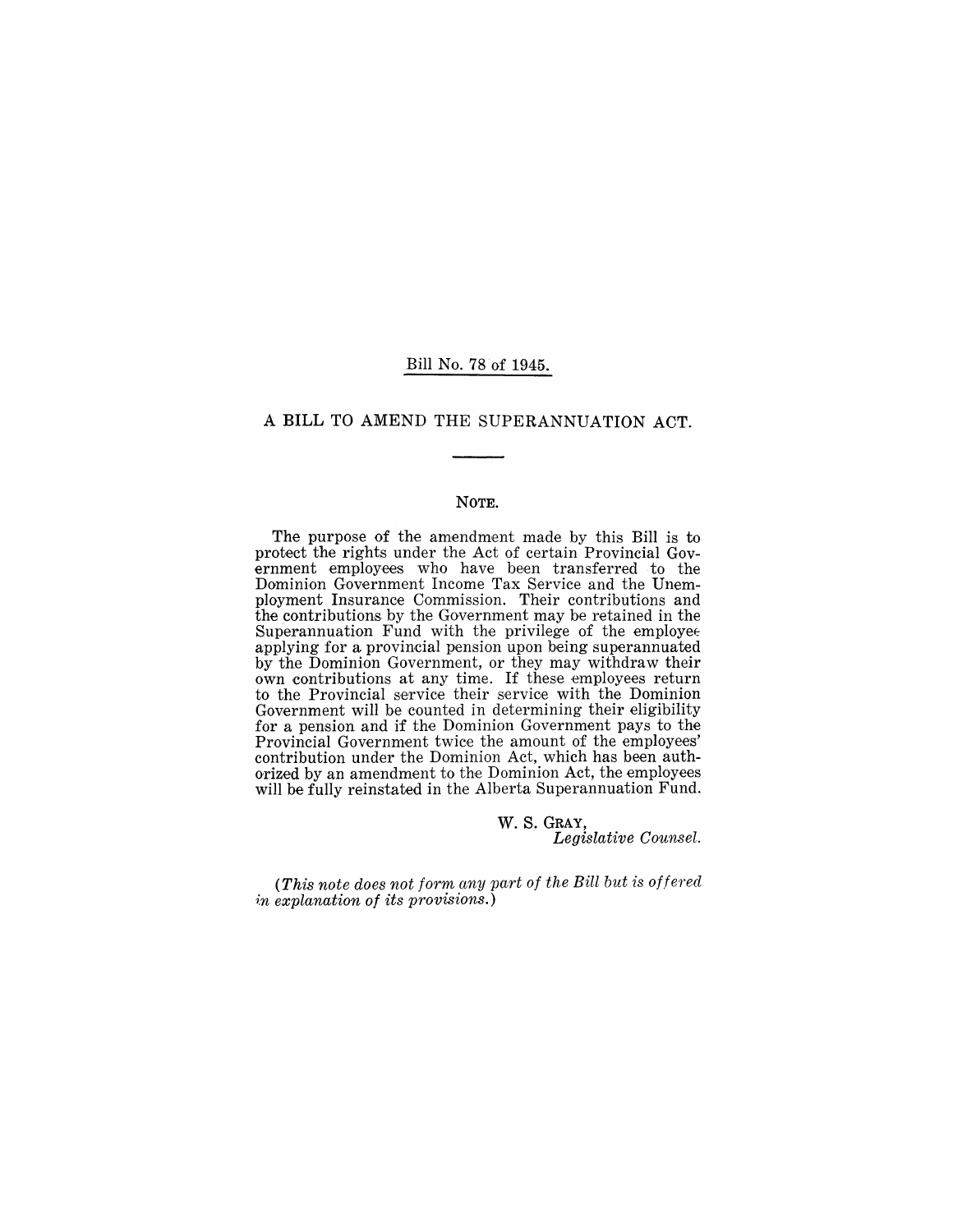# **BILL**

#### No. 78 of 1945.

An Act to amend The Superannuation Act.

#### *(Assented to* , 1945.)

**HIS** MAJESTY, by and with the advice and consent of the Legislative Assembly of the Province of Alberta, enacts as follows:

*1. The Superannuation Act,* being chapter 35 of the Revised Statutes of Alberta, 1942, is hereby amended by adding immediately after section *19a* thereof the following new section:

"19*b*.—(1) Notwithstanding any other provision of this Act, any employee formerly employed in the administration of the provisions of *The Income Tax Act*, being chapter 5 of the Statutes of Alberta, 1932, or *The Employment Offices Act,* 1937, and who has been transferred to the staff of the Department of National Revenue, Taxation Division, or The Unemployment Insurance Commission of the Department of Labour (Canada), by virtue of an arrangement made between the Provincial Government and the Dominion Government, shall, upon retirement from the Dominion Government service on superannuation, and upon application therefor, be entitled to receive a superannuation allowance or annuity in accordance with the provisions of this Act, except that the calculation of the superannuation allowance or annuity shall be based upon,-

- $(a)$  the period of his provincial service according to the records of the Civil Service Commissioner together with his period of service with the Dominion Government;
- (b) the total amount of the contributions made by the employee and by the Provincial Government as employer, with interest, to the date of transfer from the Provincial Government to the Dominion Government service, and with continuing accrual of interest compounded semi-annually to the date of retirement from the Dominion Government Service.

"(2) In all other respects the calculation of the said superannuation allowance or annuity, shall be made according to the provisions of this Act and in the same manner as would apply to an employee of the Province.

"(3) The provisions of this Act relating to the refund of contributions shall continue to apply to the employees referred to in subsection (1), provided that any such employee may make application for a refund at any time,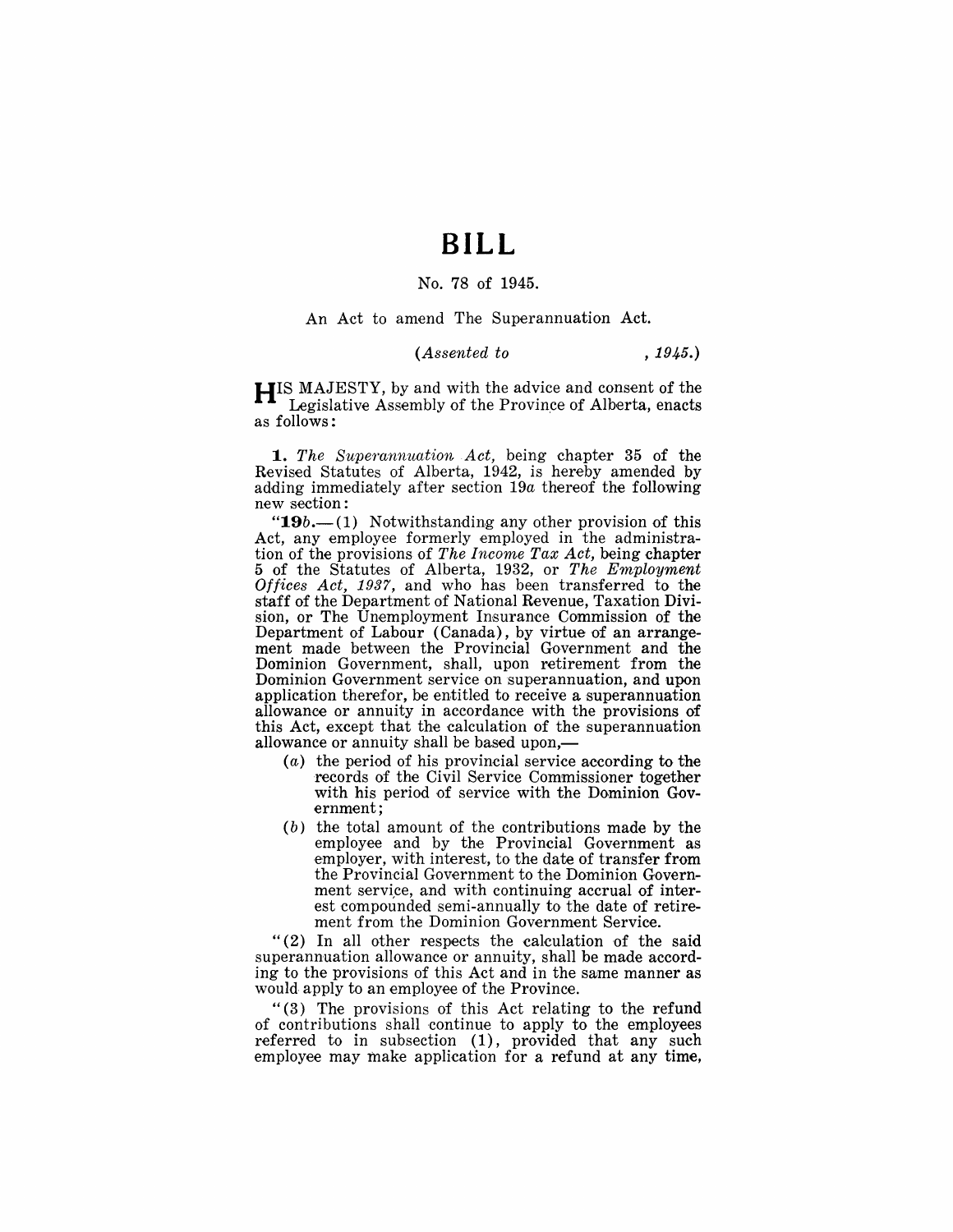which refund shall be payable forthwith, the refund to consist of the employee's total contributions to his credit on the records of the Civil Service Commissioner, together with interest as provided under section 19 of this Act.

"(4) Notwithstanding any other provisions of this Act, where any employee referred to in subsection (1) is reappointed to a position in the Provincial Government service, his period of service with the Dominion Government shall be counted in addition to any prior service with the Province as referred to in subsection (1), and upon payment to the Provincial Government by the Dominion Government as the Governor in Council may authorize, of a total amount equal to twice the amount of the contributions of the employee under the provisions of *The Civil Service Superannuation Act (Canada)* with simple interest at four per cent per annum, he shall be reinstated in all respects and be entitled to be placed in the same position under this Act with respect to both contributory and non-contributory annuities as he would have been if he had not ceased to be an employee within the meaning of this Act."

**2.** This Act shall come into force on the day upon which it is assented to.